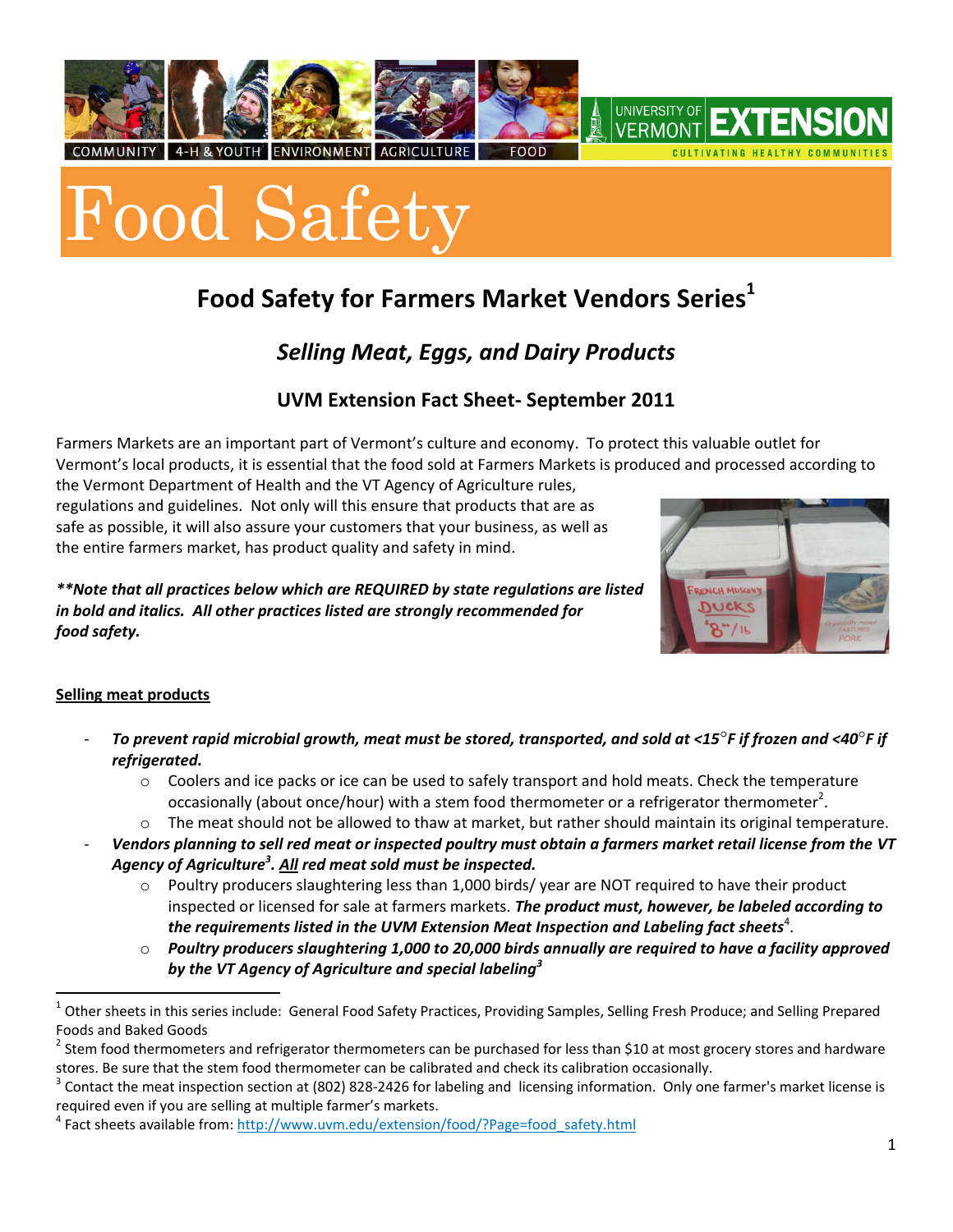- *In storage, ensure that the juices of one species (i.e. poultry, beef, etc.) do not drip onto and contaminate another species, or any other type of product, with bacteria.*
	- o Bag meat separately from any other products (particularly fresh produce, ready-to-eat foods, baked goods) to prevent cross-contamination.
- Label the product with "Safe Handling Instructions"<sup>5</sup> and understand these safe practices so that you can explain them to customers to increase the likelihood that the customer will handle the product safely.
- Detailed information on meat inspection and labeling requirements for selling products at Farmers Markets, as well as in many other venues is available in University of Vermont Extension Fact Sheets on Meat Inspection and Meat Labeling<sup>6</sup>

#### **Selling eggs**

 $\overline{a}$ 

- *The egg carton must be clearly labeled with your address, and must comply with labeling and grading*  standards<sup>7</sup>
- If re-using egg cartons, make sure they are clean, to prevent the transfer of bacteria to the eggs
- Eggs should be kept cool (45 $\degree$ F or cooler is ideal, but not required) when transporting, storing and displaying

#### **Selling dairy products**

- *All dairy products (milk, cheese, butter, goat's milk cheese, etc.) must meet VT*  Agency of Ag licensing and labeling requirements $^{\rm 8}$ . The following licenses are required:
	- $\circ$  Milk Handler's License<sup>9</sup>: for anyone selling dairy products they produce
	- $\circ$  Retail license<sup>10</sup>: to sell prepackaged product
	- o Frozen desserts:
		- *If a dairy-based frozen dessert is made from scratch, a Milk Handler's License is required and the person making the dessert must pasteurize the mix.*
		- *If dairy-based frozen dessert is made from a pasteurized mix and pasteurized at a licensed plant, only a Frozen Dessert License<sup>11</sup> is needed*
		- *If frozen dessert contains no dairy product (like Italian ice or sorbet), a Frozen Dessert License is needed*
		- If ice cream is purchased frozen and only scooped at the market, no license is needed; however the *Frozen Dessert License rules for sanitation of hands and scoops must be followed*.
- **Dairy products must be kept at or below 44<sup>°</sup>F.<sup>12</sup> Frozen dessert temperatures are according to each product**
- Raw milk can be advertised and pre-bought at a farmers market, but the customer must go to the farm to pick up the milk (*raw milk can NOT be picked up at a farmers market*) 13 .



<sup>&</sup>lt;sup>5</sup> These instructions are available from: http://www.fsis.usda.gov/OA/pubs/Safe\_Handling2.gif

<sup>&</sup>lt;sup>6</sup> Fact sheets available from: http://www.uvm.edu/extension/food/?Page=food\_safety.html

 $^7$  Contact the VT Agency of Ag Consumer Protection Section at (802) 828-2436 for more information on egg regulations.

<sup>&</sup>lt;sup>8</sup> Contact the Dairy Section of the Agency of Agriculture at (802) 828-2433 for more information. It is recommended that producers submit draft labels to the Dairy Section of the Agency of Agriculture for review before printing.

<sup>&</sup>lt;sup>9</sup> License application is available from: <u>http://www.vermontagriculture.com/fscp/dairy/documents/milk\_Handler\_license.pdf</u>

 $10$  Application for retail establishment license available from: http://www.vermontagriculture.com/documents/retailapp.pdf

<sup>&</sup>lt;sup>11</sup> Contact the Dairy Section of the Agency of Ag at (802) 828-2433 to request a copy of the Frozen Desert License application.

<sup>&</sup>lt;sup>12</sup> Temperature listed in the FDA Pasteurized Milk Ordinance (PMO), which is the accepted the operating guideline for the handling and production of milk and dairy products in Vermont: http://www.vermontagriculture.com/fscp/dairy/documents/PMO.pdf

<sup>&</sup>lt;sup>13</sup> Vermont raw milk regulations are available from[: http://www.vermontagriculture.com/fscp/dairy/rawMilk.html](http://www.vermontagriculture.com/fscp/dairy/rawMilk.html)